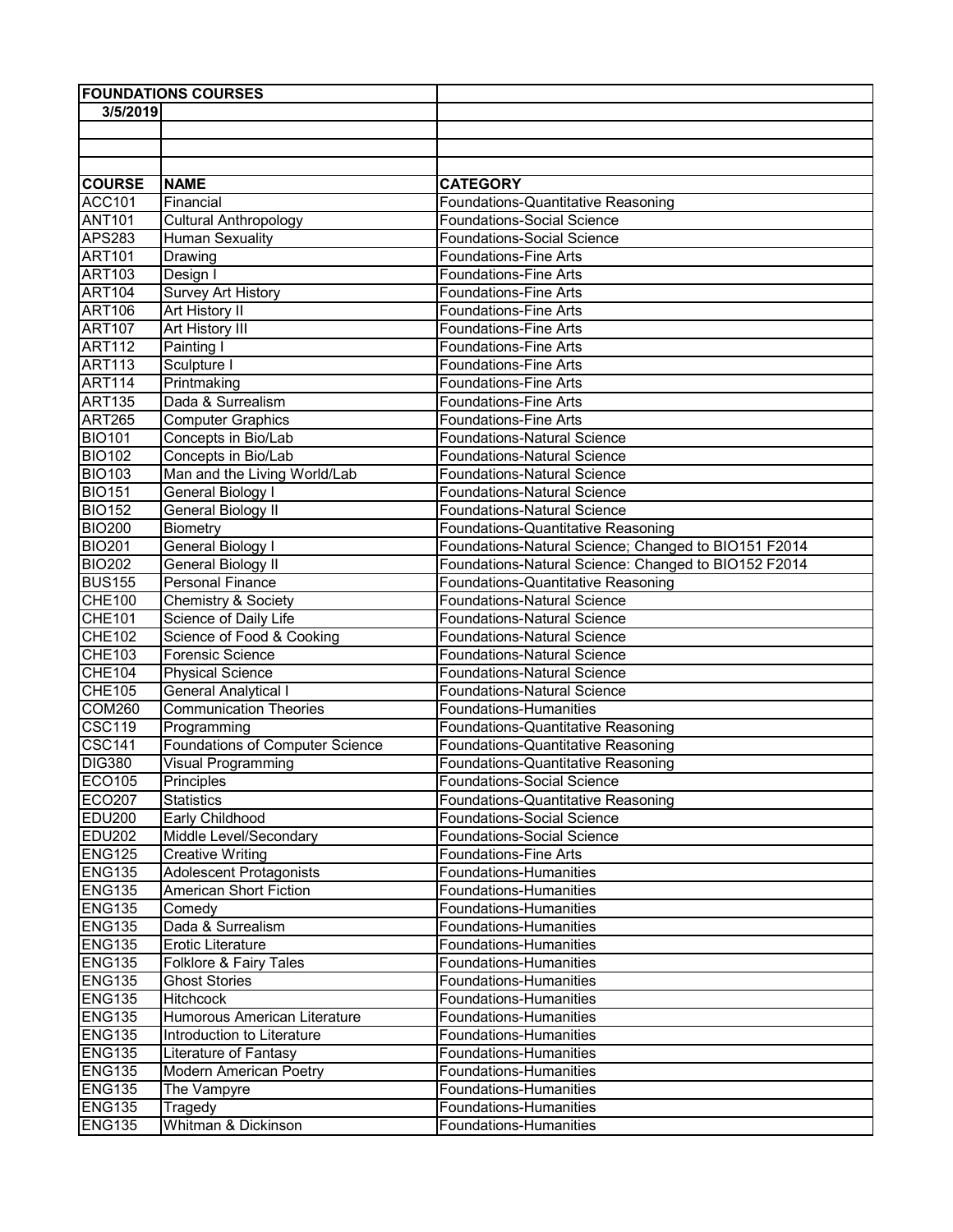| <b>ENG135</b> | Writing about Film            | Foundations-Humanities                 |
|---------------|-------------------------------|----------------------------------------|
| <b>ESS205</b> | Physical Geology/Lab          | <b>Foundations-Natural Science</b>     |
| <b>HIS101</b> | Ancient Mediterrarean Civ     | Foundations-Humanities                 |
| <b>HIS122</b> | Med/Early Mod Civ             | Foundations-Humanities                 |
| <b>HIS135</b> | World History I               | Foundations-Humanities                 |
| <b>HIS136</b> | <b>World History II</b>       | Foundations-Humanities                 |
| <b>HIS137</b> | 20th Century World History    | Foundations-Humanities                 |
| <b>HIS151</b> | Origins of American Civ       | Foundations-Humanities                 |
| <b>HIS152</b> | US 19th Century               | Foundations-Humanities                 |
| <b>HIS153</b> | US Since 1865                 | Foundations-Humanities                 |
| <b>HIS202</b> | History of Race in US         | Foundations-Humanities                 |
| <b>HIS204</b> | US Women's History            | <b>Foundations-Humanities</b>          |
| <b>HIS207</b> | <b>US Popular Culture</b>     | <b>Foundations-Humanities</b>          |
| <b>HIS212</b> | African-American              | <b>Foundations-Humanities</b>          |
| <b>HIS242</b> | East Asian History            | Foundations-Humanities                 |
| <b>HIS251</b> | England I                     | <b>Foundations-Humanities</b>          |
| <b>HIS261</b> | Renaissance                   | Foundations-Humanities                 |
| <b>HIS262</b> | Reformation                   | <b>Foundations-Humanities</b>          |
| <b>LAS225</b> | Introduction to Latin America | Foundations-Humanities                 |
| <b>MAT102</b> | Topics In Math                | Foundations-Quantitative Reasoning     |
| <b>MAT110</b> | <b>Elem Statistics</b>        | Foundations-Quantitative Reasoning     |
| <b>MAT120</b> | Precalculus                   | Foundations-Quantitative Reasoning     |
| <b>MAT125</b> | <b>Business Calculus</b>      | Foundations-Quantitative Reasoning     |
| <b>MAT131</b> | Calculus I                    | Foundations-Quantitative Reasoning     |
| <b>MUS103</b> | Symphonic Band                | Foundations-Fine Arts (Four Semesters) |
| <b>MUS103</b> | <b>Jazz Ensemble</b>          | Foundations-Fine Arts (Four Semesters) |
| <b>MUS104</b> | <b>String Orchestra</b>       | Foundations-Fine Arts (Four Semesters) |
| <b>MUS105</b> | <b>Concert Choir</b>          | Foundations-Fine Arts (Four Semesters) |
| <b>MUS105</b> | Woman's Chorale               | Foundations-Fine Arts (Four Semesters) |
| <b>MUS113</b> | Pop Music/Am Culture          | <b>Foundations-Fine Arts</b>           |
| <b>MUS120</b> | Introduction to Music         | <b>Foundations-Fine Arts</b>           |
| <b>MUS122</b> | Music in World Cultures       | <b>Foundations-Fine Arts</b>           |
| <b>MUS125</b> | History of Jazz               | <b>Foundations-Fine Arts</b>           |
| <b>MUS126</b> | Music & Cinema                | <b>Foundations-Fine Arts</b>           |
| <b>MUS135</b> | <b>Music Theory</b>           | <b>Foundations-Fine Arts</b>           |
| <b>OPT101</b> | Optics/Lab                    | <b>Foundations-Natural Science</b>     |
| <b>PHI101</b> | Introduction to Philosophy    | Foundations-Humanities                 |
| <b>PHI120</b> | Truth & Beauty                | Foundations-Humanities                 |
| <b>PHI130</b> | Individual & Society          | Foundations-Humanities                 |
| <b>PHI140</b> | Human Nature                  | Foundations-Humanities                 |
| <b>PHI150</b> | <b>Critical Thinking</b>      | <b>Foundations-Humanities</b>          |
| <b>PHI152</b> | India/China/Japan             | Foundations-Humanities                 |
| <b>PHI175</b> | Philosophy & Film             | Foundations-Humanities                 |
| <b>PHI203</b> | Ethics                        | Foundations-Humanities                 |
| <b>PHI210</b> | <b>Classical Philosophy</b>   | <b>Foundations-Humanities</b>          |
| <b>PHI211</b> | Modern Philosophy             | Foundations-Humanities                 |
| <b>PHI214</b> | Roman Philosophy              | <b>Foundations-Humanities</b>          |
| <b>PHI216</b> | Contemporary Philosophy       | Foundations-Humanities                 |
| <b>PHI256</b> | Buddha & His Teachings        | <b>Foundations-Humanities</b>          |
| <b>PHY102</b> | Mod Astronomy/Lab             | <b>Foundations-Natural Science</b>     |
| <b>PHY104</b> | Physical Science/Lab          | <b>Foundations-Natural Science</b>     |
| <b>PHY105</b> | Physics Topics/Lab            | <b>Foundations-Natural Science</b>     |
| <b>PHY107</b> | Are We Alone?                 | <b>Foundations-Natural Science</b>     |
| <b>PHY191</b> | Earth & Space Science/Lab     | <b>Foundations-Natural Science</b>     |
| <b>PHY201</b> | General I/Lab                 | <b>Foundations-Natural Science</b>     |
| <b>PHY203</b> | General III                   | <b>Foundations-Natural Science</b>     |
| <b>POL101</b> | American Govt                 | Foundations-Social Science             |
| <b>POL202</b> | <b>Internatl Poltcs</b>       | <b>Foundations-Social Science</b>      |